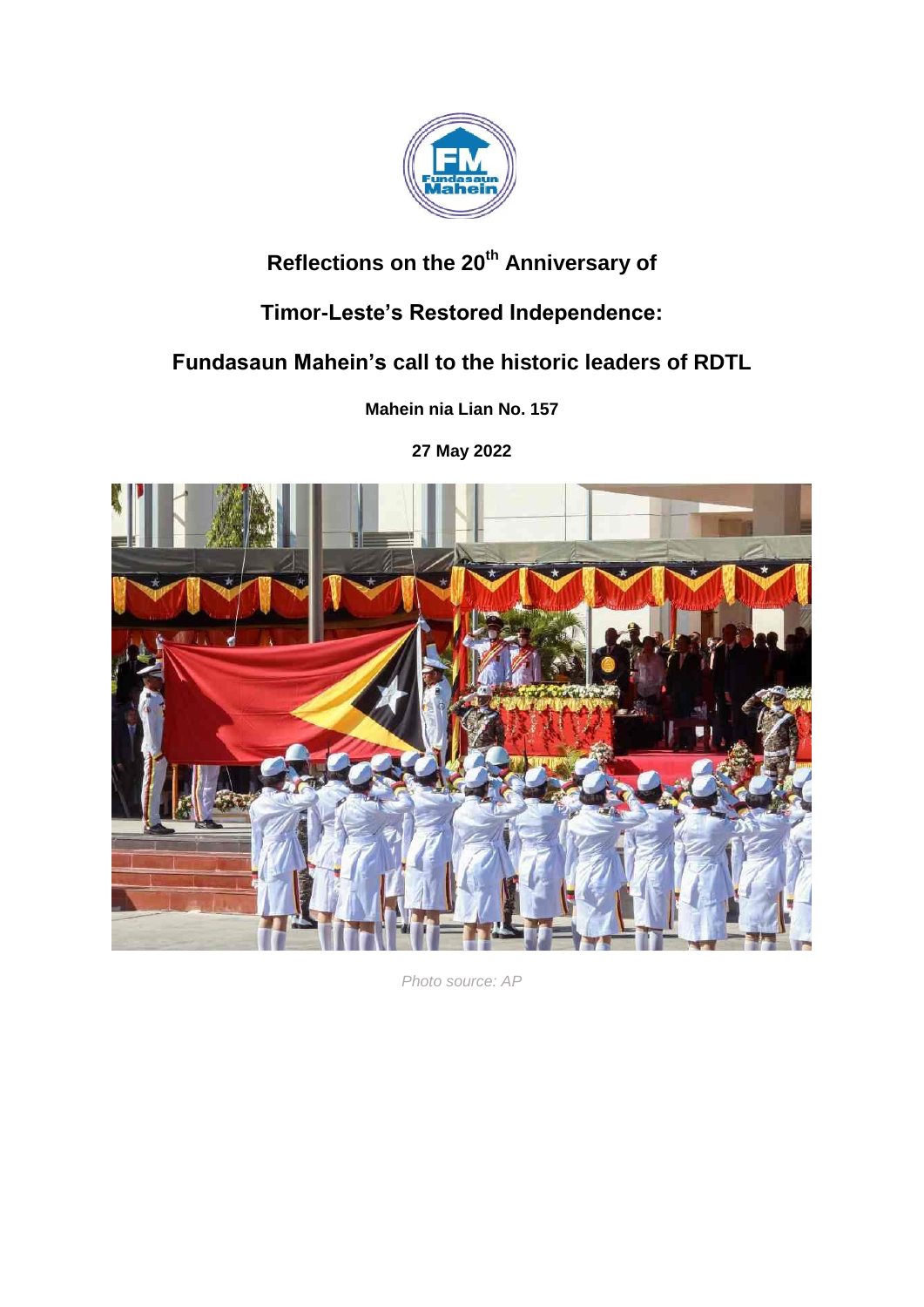### **Contents**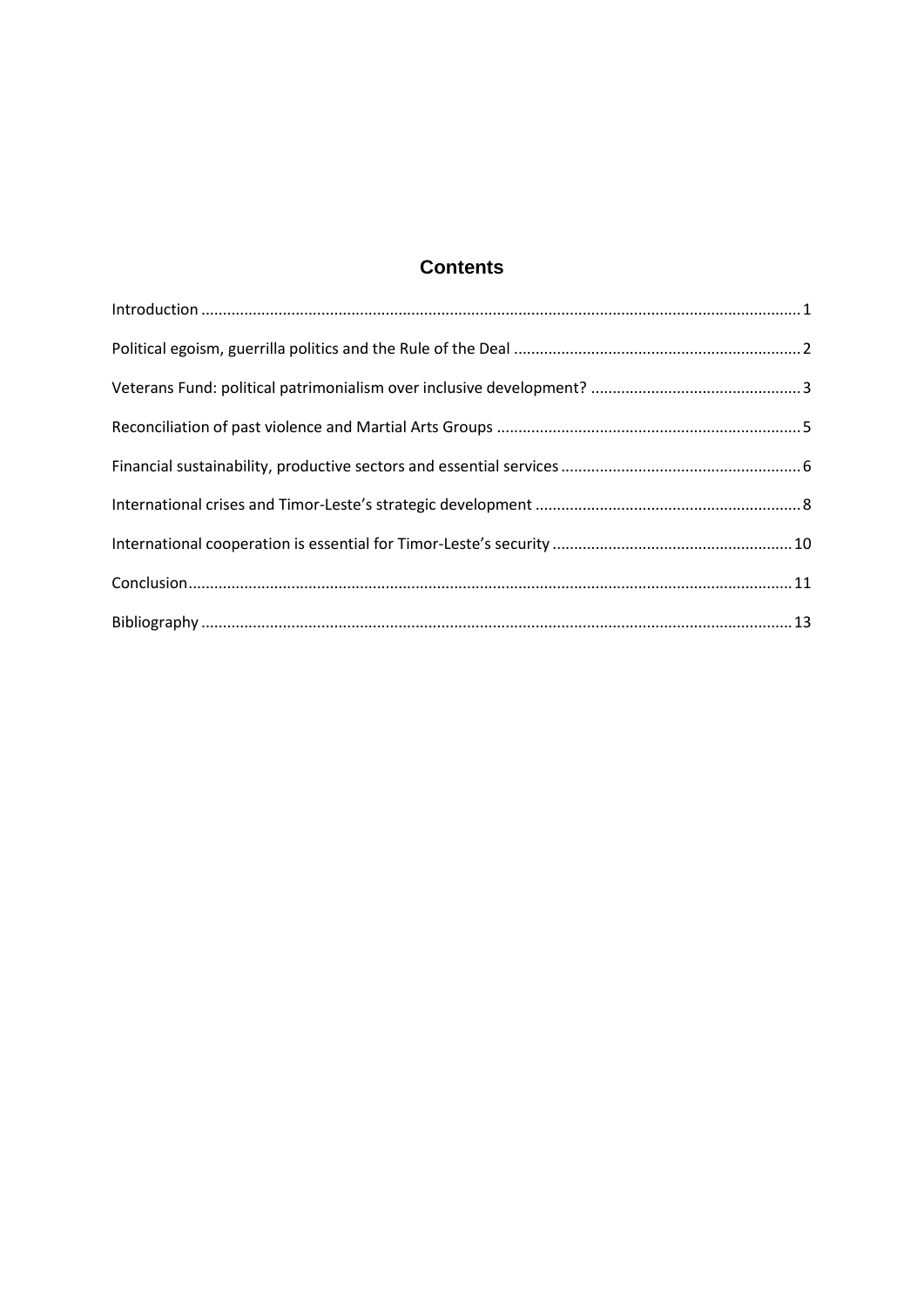#### <span id="page-2-0"></span>**Introduction**

After celebrating the  $20<sup>th</sup>$  anniversary of the restoration of Timor-Leste's independence, Fundasaun Mahein (FM) presents the following report to members of the VIII Constitutional Government, the Office of the President of the Republic, deputies of the National Parliament, the General Command of the National Police of Timor-Leste and the Commander of the Defence Forces of Timor-Leste. We particularly wish to congratulate and welcome our returning President, Dr José Ramos Horta on his successful election. We deeply appreciate the experience and vision you bring to the office of the President of the Republic and look forward to working with you to address the most urgent challenges facing our country, especially the strengthening of Timor-Leste"s democratic institutions, productive economy and standard of living for all our people.

In this document, we have outlined several key issues and problems which we believe require urgent attention from Timor-Leste"s historic leaders. During the 20 years since the restoration of our independence, we have collectively achieved many things, including creating a lasting peace free from major violence and maintaining our neutrality and sovereignty. FM also welcomes improvements to infrastructure, especially bringing reliable electricity supply to most areas of the country and improving national roads and communications. Soon, Timor-Leste will have a new container port, which will smoothen international trade and enable supply of cheaper goods to consumers, while plans for renovating Dili and Baucau airports will improve air connectivity and strengthen national security. Timor-Leste's state security forces have improved their capacities thanks to state investment and international cooperation programs.

Despite these achievements, structural violence in the form of poverty, corruption and impunity continues to harm the lives and wellbeing of many of our people, and delay Timor-Leste's transformation into a prosperous and secure nation. Political impasses and international crises have further exacerbated our internal socio-economic problems. Too many of our people continue to live in sub-standard homes, lacking adequate sanitation, decent income and access to quality education and healthcare, which means that many children of our nation face significant barriers to achieving a comfortable, secure life.

Meanwhile, politically connected groups profit from lucrative state contracts which allows them to build luxurious homes, import fancy cars and invest in properties in Bali, Australia and Portugal. The streets of Dili are now full of expensive cars and trucks with dark windows, which contrasts sharply with the sight of *ai-leba* and *tiga roda* men and boys walking the dusty streets each day under the hot sun. As a result of the lack of social progress, growing inequality and perceived corruption, many Timorese people have expressed dissatisfaction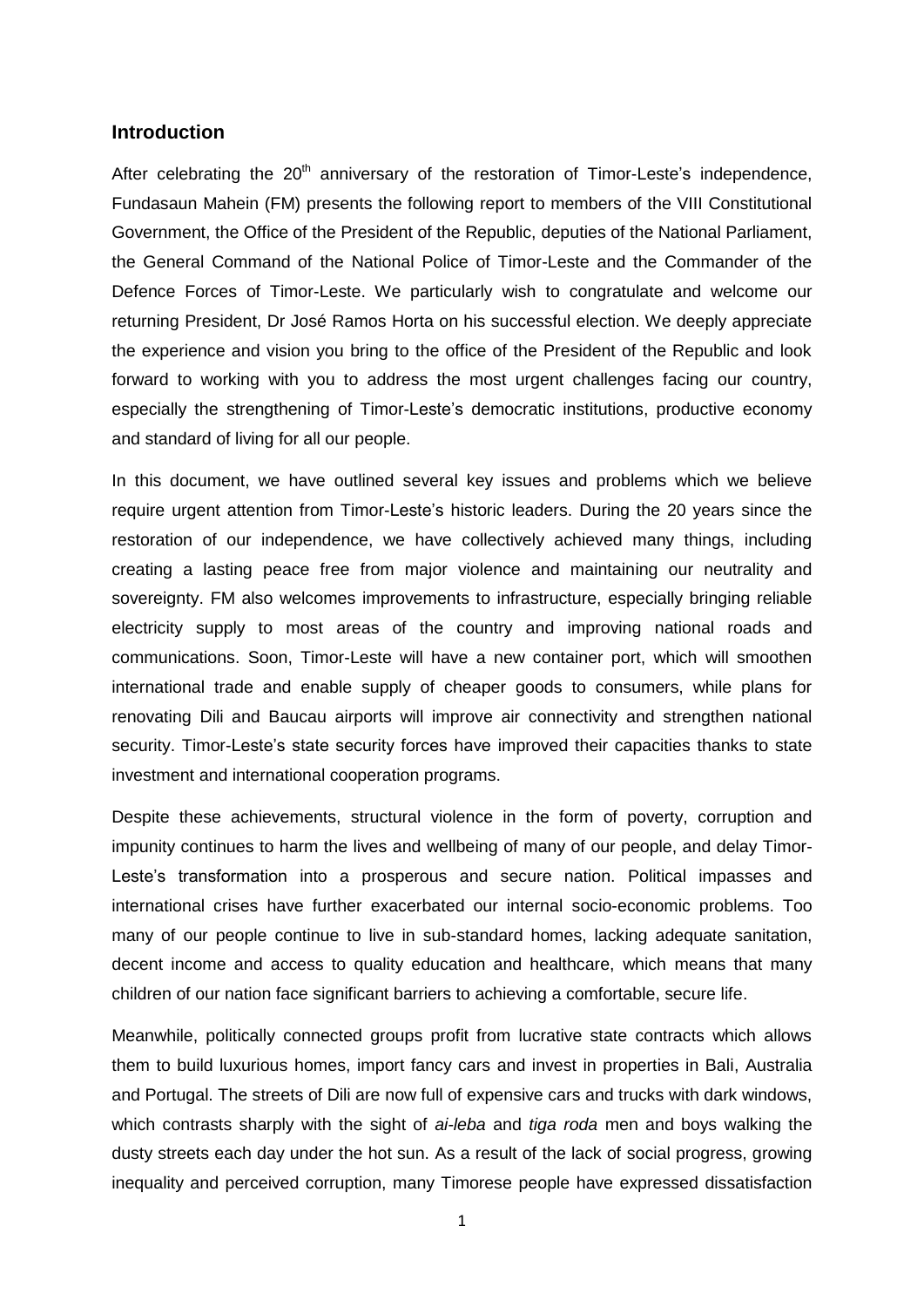with the political status quo, which was strongly expressed in the recent Presidential election, as well as during the Government"s COVID-19 response, which many felt disregarded the impacts of restrictions on poor people"s livelihoods.

From FM"s perspective, Timor-Leste is facing combined crises of financial uncertainty, political instability, poor domestic productivity, youth unemployment, internal migration, poor nutrition and health, sub-standard education and literacy, and environmental fragility. While we recognise that these problems are extremely complex and cannot be resolved immediately, failing to take serious action to address them now guarantees that increased economic suffering, horizontal and vertical social conflict and political instability will occur in the future. Not only will this harm the lives and wellbeing of Timor-Leste's population  $-$  it directly threatens the security, integrity and sovereignty of our state which so many of our beloved Timorese people died and suffered to make a reality. Therefore, we present the following analysis to our historic leaders and key decision makers, which we hope can stimulate reflection and collaboration among you, while offering suggestions for tackling some of our country"s most difficult and urgent problems.

#### <span id="page-3-0"></span>**Political egoism, guerrilla politics and the Rule of the Deal**

Beyond Timor-Leste's significant achievements in improving infrastructure and ensuring peace, we can all agree that our country still faces major political challenges which limit economic development and improvement of our people's wellbeing. FM has written previously that political egoism – especially among the 1975 generation of resistance leaders  $-$  is at the heart of Timor-Leste's political problems.<sup>1</sup> Many have lamented the fact that the inability of certain major resistance leaders to compromise and work together has resulted in a semi-permanent state of political crisis. Of course, political struggle is nothing new, and is even desirable to ensure that no single figure or party dominates decision making. However, for most of our independence, Timor-Leste has faced domestic political instability, which has been driven in large part by personal rivalry between major leaders.

The "guerrilla politics" of Timor-Leste's historic leaders has not only contributed to political and social instability – it often also results in younger voices and technical experts being marginalised from major decisions. Elder leaders often announce their decisions without consulting first with others, continuing with the secretive, paranoid approach they learned while fighting in the jungle. While we appreciate that elder leaders believe that they must oversee our country"s development, it is also important that decisions be made democratically, in consultation with other stakeholders, especially grassroots representatives

**.** 

<sup>&</sup>lt;sup>1</sup> [https://www.fundasaunmahein.org/2022/02/18/generational-politics-political-egoism-and-timor-lestes](https://www.fundasaunmahein.org/2022/02/18/generational-politics-political-egoism-and-timor-lestes-future/)[future/](https://www.fundasaunmahein.org/2022/02/18/generational-politics-political-egoism-and-timor-lestes-future/)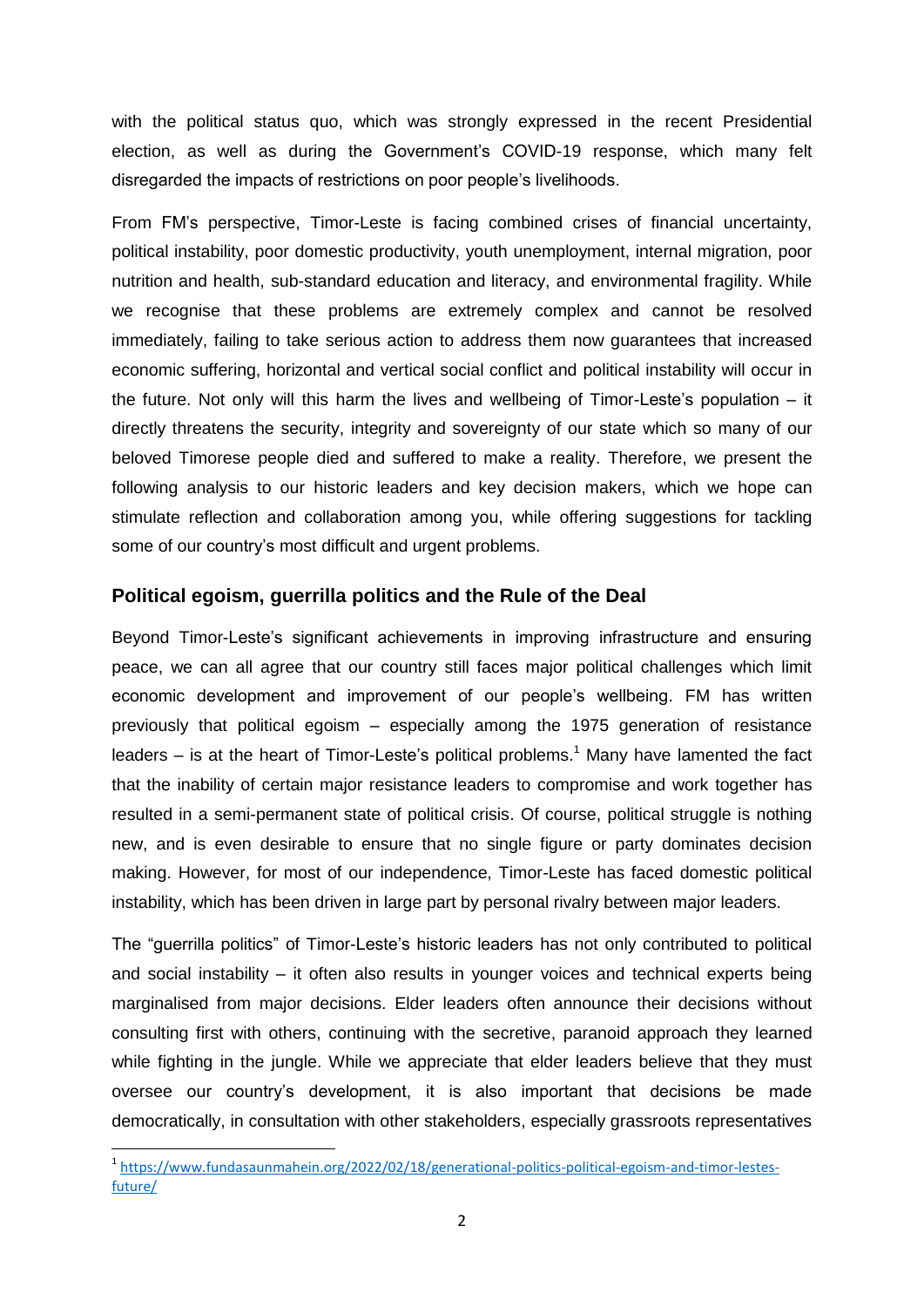and those with specialised technical knowledge. Similarly, plans for improving infrastructure, economic development and public services cannot only be based on the vision of individual political leaders, but must also involve comprehensive technical and economic analysis to ensure that projects are viable and well-adapted to Timor-Leste"s needs and context.

While Timor-Leste is nominally a Democratic Republic under the Rule of Law, in reality, the "Rule of the Deal" continues to dominate across our state institutions, from the highest levels of government to simple daily administrative processes. $<sup>2</sup>$  The lack of adherence to formal</sup> rules and procedures means that elites and well-connected people can violate rules and access services and benefits using personal connections, while people who lack such advantages continue to face bureaucratic obstacles and inadequate access to basic services. Since more privileged people can simply pay to access services or perform a bureaucratic task, there is little incentive to improve the broken systems which impede the state"s basic administrative functions and limit people"s access to healthcare and education.

We have also seen how elite impunity continues to undermine the Rule of Law in our country. There has been no accountability for actions by political leaders which contributed to the 2006 crisis which caused mass suffering and trauma, while laying the foundations for Timor-Leste"s ongoing political instability and brewing social resentments. Corruption at the highest levels of the state is widespread but rarely punished, which filters down into all state institutions and contributes to a culture of impunity and indiscipline in the public sector and state security institutions.

As a result of the political deals which have attempted to resolve elite tensions, Timor-Leste now faces a major political dilemma: how to move away from a corrupt patrimonial system which maintains "stability" by distributing benefits among interest groups while excluding the majority of people, without provoking a major social and political crisis? FM fears that policies of appeasing veterans, and, increasingly, martial arts groups, with state subsidies and other benefits, while possibly buying temporary peace, are unsustainable over the longterm, and, if ended, may provoke a backlash which can be extremely dangerous for the country.

#### <span id="page-4-0"></span>**Veterans Fund: political patrimonialism over inclusive development?**

FM is not opposed to a Veterans Fund in principle – we deeply appreciate the veterans of our independence struggle and believe that they deserve to receive support from the state they helped to create, including support for livelihoods, pensions and disability payments. A

 2 [https://www.fundasaunmahein.org/2021/09/16/politicization-of-public-administration-threatens](https://www.fundasaunmahein.org/2021/09/16/politicization-of-public-administration-threatens-development-and-security/)[development-and-security/](https://www.fundasaunmahein.org/2021/09/16/politicization-of-public-administration-threatens-development-and-security/)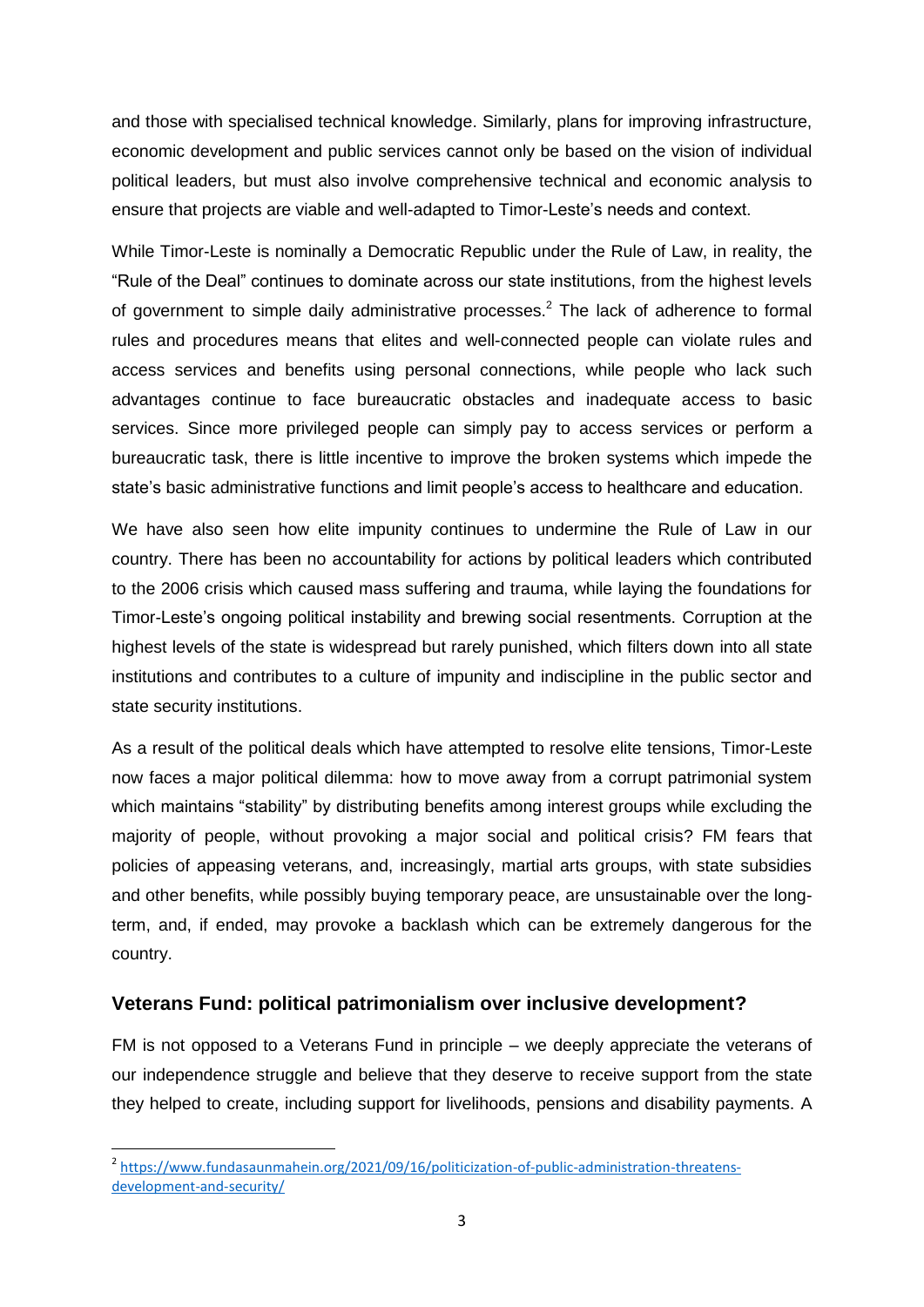fund which can stimulate productive investments in key economic sectors and promote enhanced skills and capacities among the population would be very useful for improving our socio-economic conditions. However, we worry that the Government's recent budget rectification is another example of patrimonial policies which aim to secure political support and "buy peace" with an influential group, while failing to provide clear public benefits.

The proposed budget rectification – including the Veterans Fund – was rushed through Parliament with little discussion and approved by the outgoing President in the last days of his term, based on the questionable justification of "urgency". While the rectified budget includes some programs targeting the poorest members of our society, economic sectors and education, most of the increased allocation is to create the \$1 billion Veterans Fund. This Fund has been proposed with little transparency about how it will address the urgent issues facing our people, while the information presented by the Government about the structure of the Fund is extremely limited. As a result, it is impossible to know whether the Fund will contribute to Timor-Leste's equitable development, rather than simply providing more benefits to a group which is already disproportionately rewarded by the State.

Looking at other programs and policies aimed at supporting veterans, we can see that there are limited positive impacts for Timor-Leste"s overall development. While concrete data are lacking, many observe anecdotally that the monthly payments received by veterans are mostly used for consumption of imported goods. Thus, while the pensions are important for supporting the subsistence of many poorer veterans, they probably have contributed little to growing productive economic sectors inside the country. Similarly, well-connected veterans have set up companies to win government contracts but have then failed to carry out the work adequately or invest in growing their businesses and contributing to national development. FM is therefore worried that the latest Veterans Fund may not be used for productive investments but will result in further inequality and drain the state"s limited resources.

Although Timorese people still have great respect for our heroic veterans and resistance leaders, many will see policies which privilege select veterans as politically motivated and contributing to social inequality and injustice. This could contribute to increased social tensions and political instability in the future, which is a major threat to our people"s security and state sovereignty. Therefore, Fundasaun Mahein asks Timor-Leste"s leaders and policy makers to carefully consider how policies aimed at rewarding veterans can avoid contributing to inequality and resentment, while promoting prosperity, justice and security for all.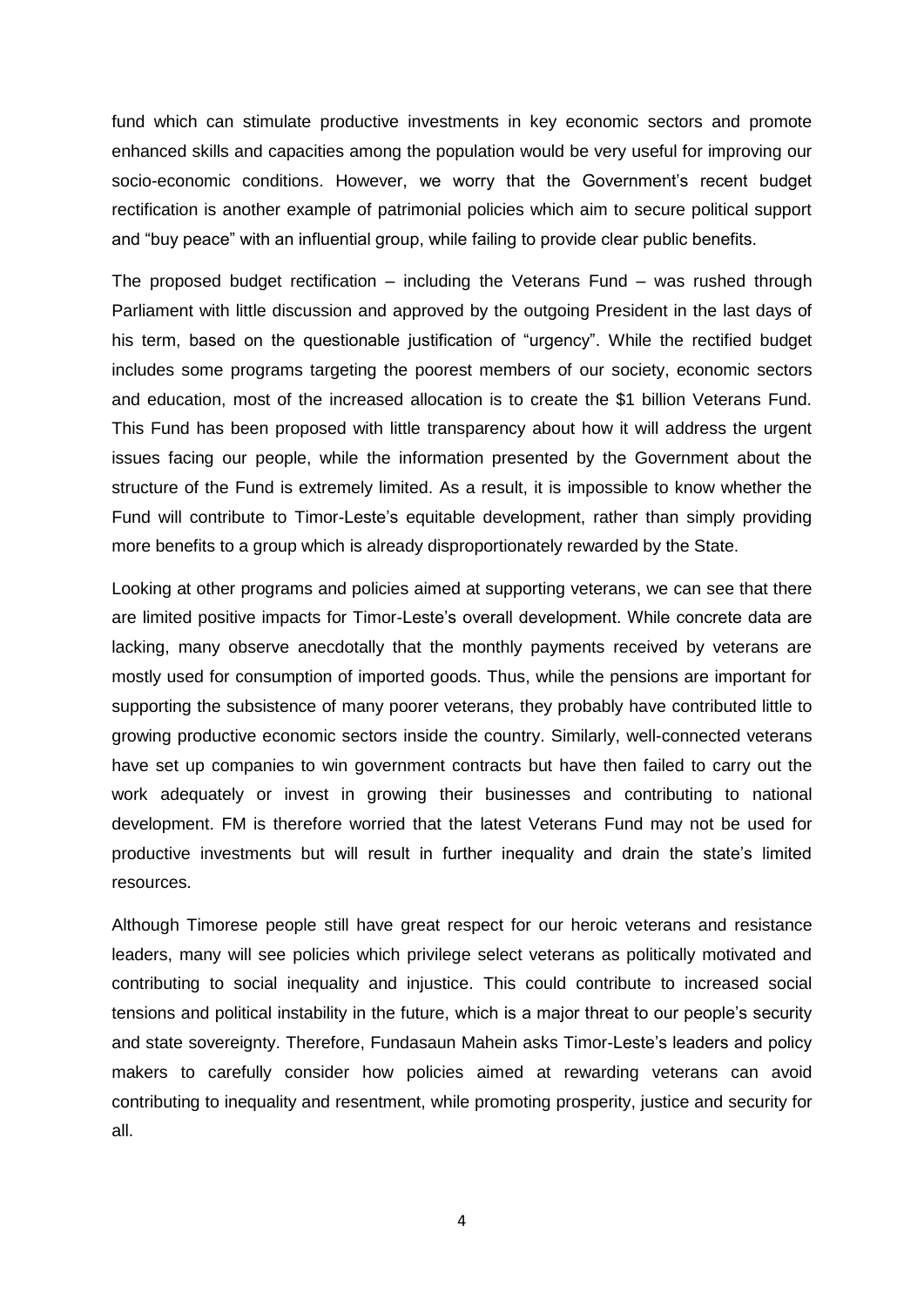#### <span id="page-6-0"></span>**Reconciliation of past violence and Martial Arts Groups**

Another major challenge our country faces today is ongoing resentment about violent actions committed by different Timorese groups against each other during the resistance against the Indonesian occupation. Many people experienced or witnessed suffering at the hands of fellow Timorese, with many acts of violence being committed by Fretilin, Falintil, UDT and Apodeti members against other Timorese people. In some cases, the unresolved anger about violent actions in the past has led to revenge killings – for example, last year"s shooting in Lahane by a PNTL officer of a veteran and his son was partly explained by the fact that the police officer"s father had been killed by Falintil.

Timor-Leste"s leaders talk constantly about their own role in the resistance, and the need for reconciliation and friendship among them, and even with the Indonesians. However, they have not made sufficient efforts to support reconciliation, forgiveness and healing among the Timorese population. Most Timorese people suffered and sacrificed greatly during the struggle for independence, but only a few have been rewarded by the state with high positions and economic benefits. If their suffering is not recognised, and efforts are not made to reconcile groups who still hold grudges against each other because of violence committed in the past, their resentment and hatred will continue to grow. FM is worried that failure to deal with this resentment represents a "time bomb" which could go off anytime, especially if government policies continue to favour a minority while excluding the majority. We therefore believe that urgent efforts are needed to facilitate reconciliation and healing within communities affected by violence, including providing forums for people to speak about their suffering and enacting policies which provide material and psycho-social support for victims of violence.

Another legacy of the Indonesian occupation is the various martial and ritual arts groups which continue to flourish in Timor-Leste. Much has already been written about the role of these groups in communities and the potential risks they pose for security and stability in Timor-Leste. FM sees that the influence of martial arts groups in Timor-Leste can be positive or negative, depending on how they are managed and the overall conditions we create in our society. Our major concern is that if the historic political parties and leaders fail to create policies which raise the standard of living and provide opportunities for the majority, certain martial arts leaders with political aspirations will continue to gain mass support.

An event was held in Dili this week on 26 May which brought together many martial arts groups aiming to promote peace and friendship between them. The event was attended by the Prime Minister, illustrating how the Government is attempting to normalise martial arts groups and reduce their involvement in criminality. After the event, many martial groups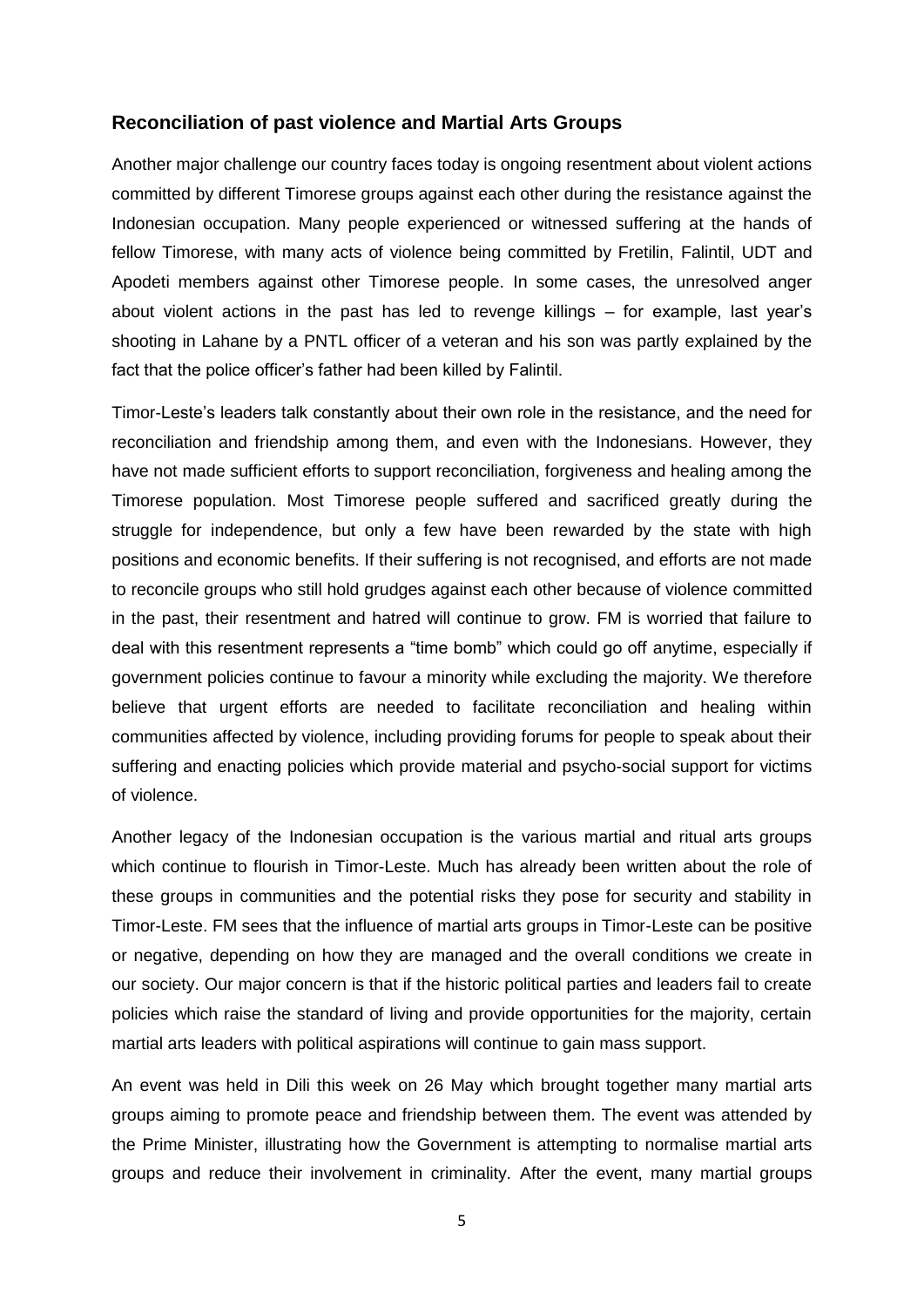members walked along the streets, blocking traffic. This showed both a lack of care for their impact on others, and also that martial arts members now feel they can show themselves in public more openly than before. Thus, while FM supports initiatives that aim to promote peace and reduce criminal activity and violence, we are concerned that the Government"s approach may instead embolden members of these groups who seek political power and are willing to use extra-legal violence.

We therefore ask the Government and other policy makers to pay close attention to this issue, which could become a bigger problem for Timor-Leste in the future if not dealt with correctly. As mentioned above, it is especially important that the Government and political parties work together to create good conditions for the majority, which can ensure that martial arts groups which seek political power can find less support among the population. In this way, they can continue playing their more positive role in the community, such as promoting fitness, camaraderie and community activism, while potentially becoming a tourist attraction and participating in international competitions in the future.

#### <span id="page-7-0"></span>**Financial sustainability, productive sectors and essential services**

Timor-Leste"s dependence on the Petroleum Fund to pay for state activities and support the domestic economy is unsustainable given current State Budget withdrawals, the lack of additional revenues from oil and gas exports and limited growth of non-oil economic sectors. The lack of improvement in key sectors such as agriculture, manufacturing and tourism is evident, while the majority of visible growth in commercial activity is centred around importation of cheap consumer goods from China and elsewhere, which generates few added benefits for Timor-Leste"s economy. Meanwhile, although we continue to produce significant quantities of grains, fruits, vegetables and meat, much of Timor-Leste's fertile agricultural land has fallen into disuse, while agricultural GDP has not improved since independence, reflecting the lack of priority given to agricultural development in state planning.

Unfortunately, rather than listening to these concerns and taking concrete actions to establish the basis of an inclusive non-oil economy based on high productivity agriculture, modern industries and an advanced services sector, Timor-Leste"s leaders have become accustomed to "resolving" problems simply by spending more money from the Petroleum Fund. This includes social handout programs such as *Sesta Bázika*, distributing benefits to powerful constituencies through construction contracts and dreaming up megaprojects which aim to win political support, but lack clear economic viability. The most important example of such a megaproject is the Tasi Mane project, which aims to create a self-sustaining onshore petroleum industry in Timor-Leste which can capture more of the value created from oil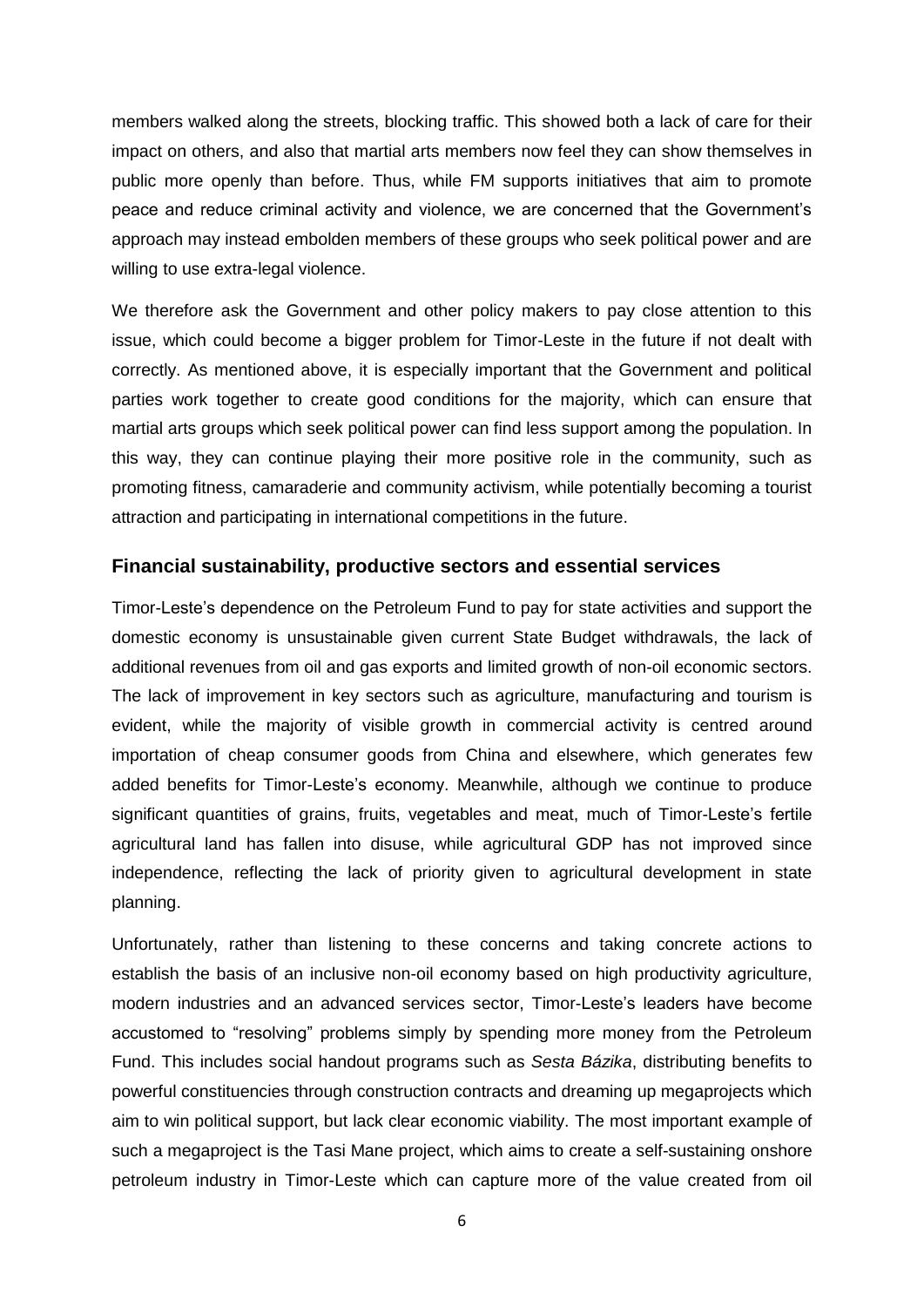activities around our southern coast, while growing the economy by creating spin-off industries and employment.

While FM appreciates the grand vision of this project, many analysts have expressed doubts about its viability, both for technical and financial reasons, and because of uncertainty around the oil and gas resources located in the sea and southern coast area. It is also worrying that huge amounts of public money have already been spent without producing any returns, such as Suai Airport and the south coast "highway", while many other urgent issues which are fundamental to improving our people"s lives continue to be neglected. To complete the Tasi Mane project as currently envisioned, Timor-Leste will need to spend a large proportion of its current petroleum wealth, and likely take external loans, which endangers the country"s financial sustainability. The project will also displace thousands of people and take up valuable agricultural land along the south coast, which will negatively impact people"s daily lives and the agricultural sector as a whole.

The current Government has expressed the need to evaluate and adjust the Tasi Mane project to ensure its viability, but President Horta and other political figures continue to promote the project in its original form, illustrating how the project has become politicized. While FM sees that such a project could bring major benefits to Timor-Leste if done correctly, especially if more commercially viable oil and gas deposits are found within Timor-Leste's territory. However, to achieve this the project must be designed according to serious cost-benefit-risk analyses and existing resources, not political goals and the grand dreams of resistance leaders.

Megaprojects, patrimonial payments and social handouts are not viable solutions to Timor-Leste's complex economic problems – instead, such programs enable current rulers to delay having to address them, while fostering inequality and corruption. Spending money from the Petroleum Fund to support domestic consumption is leading Timor-Leste down an unsustainable path, as this approach has failed to stimulate growth of domestic productive sectors which can reduce our dependency on imports and improve Timor-Leste's balanceof-payments. Without huge withdrawals from the Petroleum Fund to support domestic consumption, poverty and food insecurity would rapidly increase. Timor-Leste could potentially face this situation within the next decade, or even sooner, which would be a disaster for our people and could potentially lead to major social conflict.

In addition to developing the domestic productive forces, strengthening our educational institutions and health systems is also necessary for ensuring our long-term prosperity and security. Currently, too many Timorese people suffer from chronic poverty-related health conditions, especially malnutrition, which hinders their ability to learn and develop into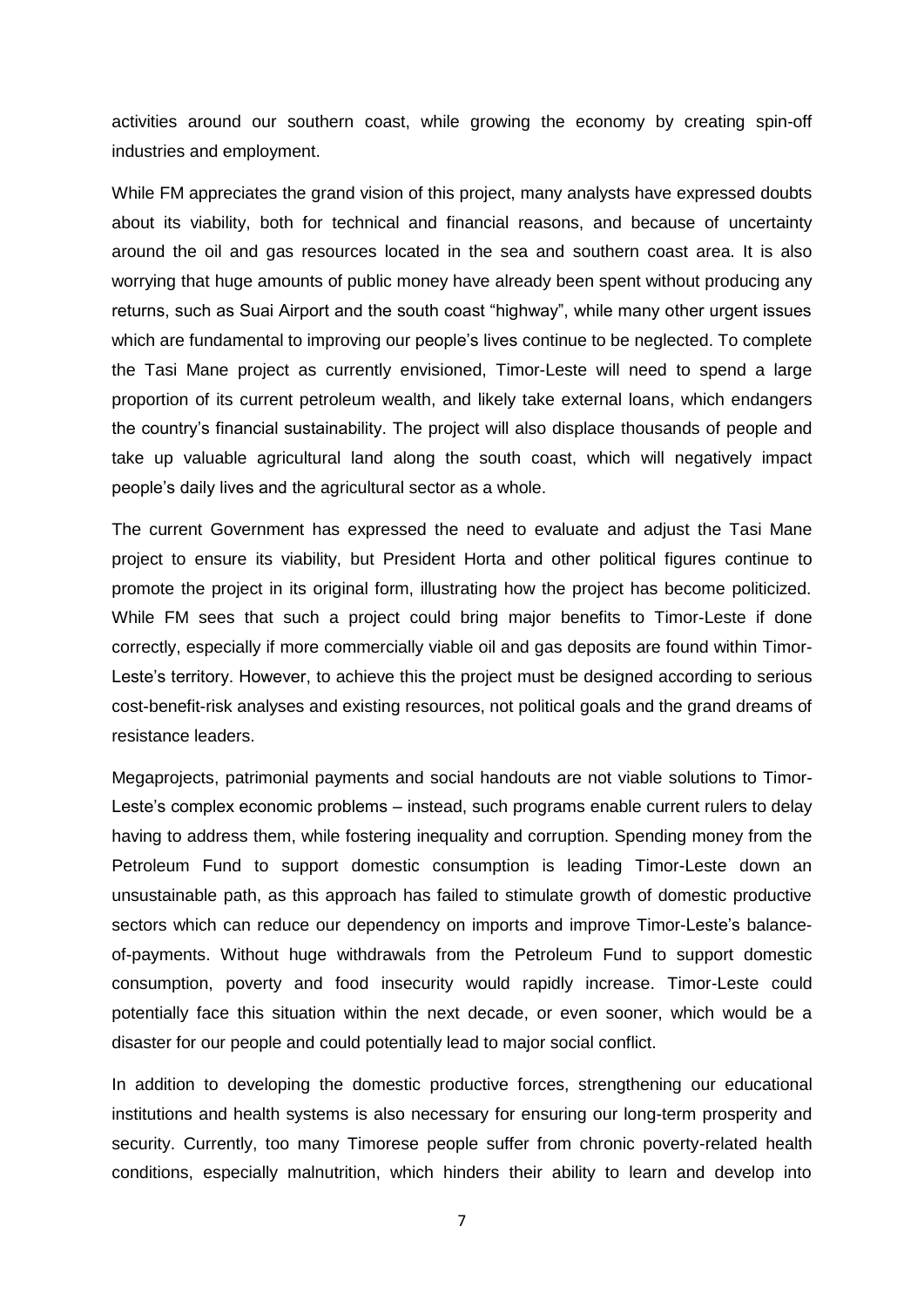productive citizens. Even though there has been some improvement in provision of healthcare outside the capital city, the National Hospital in Dili lacks many basic facilities such as air conditioning, functional toilets and taps for handwashing. Meanwhile, the neglect of public educational institutions since independence means that a huge percentage of Timorese young people have passed through the public school system without developing advanced reading or mathematical skills, which are essential for participating in a modern industrial economy. These complex, interconnected socio-economic, health and educational issues require integrated planning and coordinated action from our state decision makers.

#### <span id="page-9-0"></span>**International crises and Timor-Leste's strategic development**

In recent times, international shocks such as COVID-19 and the ongoing Russia-Ukraine crisis have revealed the vulnerability of international trade and the global financial system. Inflation has increased sharply across much of the world, while economic sanctions instituted by western states against Russia have resulted in increased oil and gas prices, and, as a result, the price of many other goods. As a result of rising inflation, debt and unprecedented fiscal expansion in the United States during the last decade, but accelerating since 2020, policy experts, academics and international organisations have warned that the US dollar may lose its world reserve currency status.<sup>3</sup> Meanwhile, several countries have increased their use of alternative currencies for international trade in oil and other commodities,<sup>4</sup> while alternative international financial transaction systems are increasingly challenging US dominance over international trade and finance.<sup>5</sup>

Other analysts have noted that increased US military assertiveness and economic pressure against Russia and China is partly aimed at preserving its dollar hegemony. However, increased tensions between major military powers risks provoking additional financial and economic crises, in addition to the physical danger presented by a major war. Disruption of international supply chains, economic sanctions and export bans in some countries have contributed to rising food prices, with the result that many analysts are now predicting severe hunger and even famines in food import-dependent parts of the world due to increased prices for wheat, fertiliser and other important agricultural products. These international developments raise major implications for Timor-Leste"s financial policies, particularly related to our national currency and management of the Petroleum Fund.

 $\overline{a}$ 

<sup>3</sup> <https://www.ft.com/content/3e0760d4-8127-41db-9546-e62b6f8f5773>

<https://www.youtube.com/watch?v=8m-lk5bH-ns>

<sup>4</sup> [https://www.wsj.com/articles/saudi-arabia-considers-accepting-yuan-instead-of-dollars-for-chinese-oil-sales-](https://www.wsj.com/articles/saudi-arabia-considers-accepting-yuan-instead-of-dollars-for-chinese-oil-sales-11647351541)[11647351541](https://www.wsj.com/articles/saudi-arabia-considers-accepting-yuan-instead-of-dollars-for-chinese-oil-sales-11647351541) [https://www.moneycontrol.com/news/opinion/is-increase-in-non-dollar-trade-a-death-knell](https://www.moneycontrol.com/news/opinion/is-increase-in-non-dollar-trade-a-death-knell-for-globalisation-8318831.html)[for-globalisation-8318831.html](https://www.moneycontrol.com/news/opinion/is-increase-in-non-dollar-trade-a-death-knell-for-globalisation-8318831.html)

<sup>5</sup> [https://africa.businessinsider.com/politics/china-and-russia-are-working-on-homegrown-alternatives-to-the](https://africa.businessinsider.com/politics/china-and-russia-are-working-on-homegrown-alternatives-to-the-swift-payment-system/gezpemk)[swift-payment-system/gezpemk](https://africa.businessinsider.com/politics/china-and-russia-are-working-on-homegrown-alternatives-to-the-swift-payment-system/gezpemk)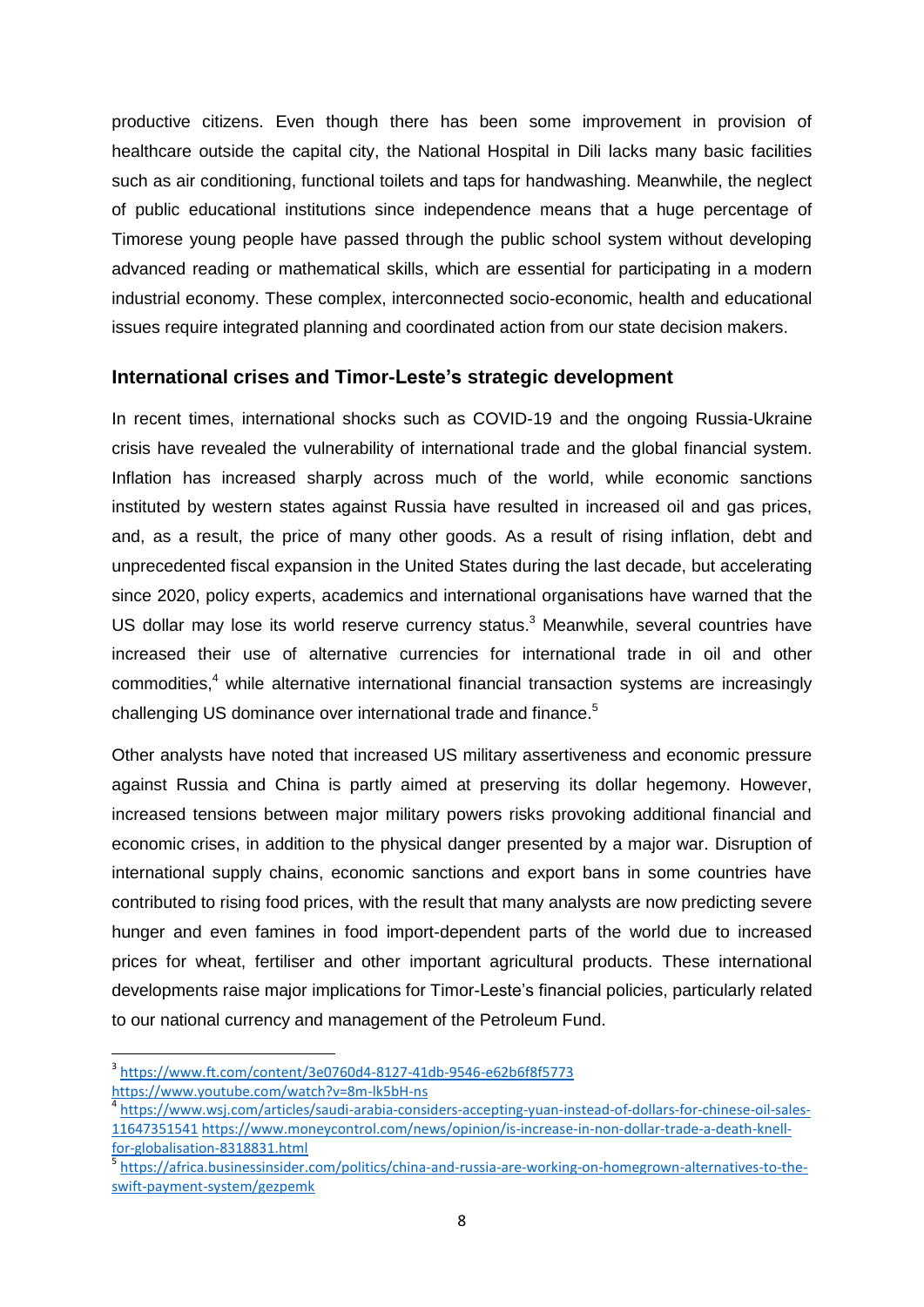At the same time, these international crises strongly demonstrate the urgent need for increased national self-sufficiency, especially in food and essential agricultural products. As noted above, Timor-Leste is currently only taking advantage of a small fraction of our agricultural potential. Even though we face challenges with water management and mountainous terrain, there are many areas with high potential for agriculture, especially flat lands in Atabae, Liquicá, Metinaro, Baucau, Lospalos, Maliana, Same, Natarbora and Suai. Also, most of our people are familiar with agricultural work, meaning that they can be easily put to work in food production with the right incentives and investments.

Unfortunately, for various reasons, our young people are less attracted to farm work.<sup>6</sup> Instead, they are increasingly moving to Dili to access education and the hope of comfortable office jobs. It is also understandable that farmers do not want their children to suffer in the fields like they did, and instead send them to Dili to seek an easier life. However, many office jobs are not particularly productive, meaning that their contribution to Timor-Leste"s national development is minimal. The ever-increasing youth population and lack of private sector growth also means that there are not enough such jobs to provide full employment. Meanwhile, urban housing and infrastructure are already inadequate to support the existing population, let alone hundreds of thousands more rural-urban migrants. It is therefore essential that our decision makers implement plans to attract more people to stay in rural areas and work in agriculture.

While economists have debated the precise role played by agriculture in development, historical experience in many countries suggests that high productivity, technologically advanced agriculture is necessary for facilitating the transformation from a subsistencebased society to a modern economy with a high standard of living.<sup>7</sup> This is because industrial agriculture serves as the base for developing other industries, by providing large quantities of food for urban citizens, driving technological advancement and reducing the labour-intensiveness of agriculture so that more people are available to work in emerging industries.<sup>8</sup> While limitations of suitable land, water and technological know-how present challenges to developing large-scale industrial farming in our country, Timor-Leste is still only using a small fraction of our agricultural potential. It is possible to create medium-scale industrial farming and some larger farms with intelligent planning and the correct incentives and inputs.

*Development* means transformation, progress or change, and not simply repeating the same practices from generation to generation. All advanced countries have gone through this

**.** 

<sup>6</sup> <https://www.ekonbakom.com/2022/05/youth-in-agriculture.html>

<sup>&</sup>lt;sup>7</sup> [https://fsi-live.s3.us-west-1.amazonaws.com/s3fs-public/Timmer\\_wendt\\_lecture.pdf](https://fsi-live.s3.us-west-1.amazonaws.com/s3fs-public/Timmer_wendt_lecture.pdf)

<sup>8</sup> <https://www.adb.org/sites/default/files/publication/30380/ewp-363.pdf>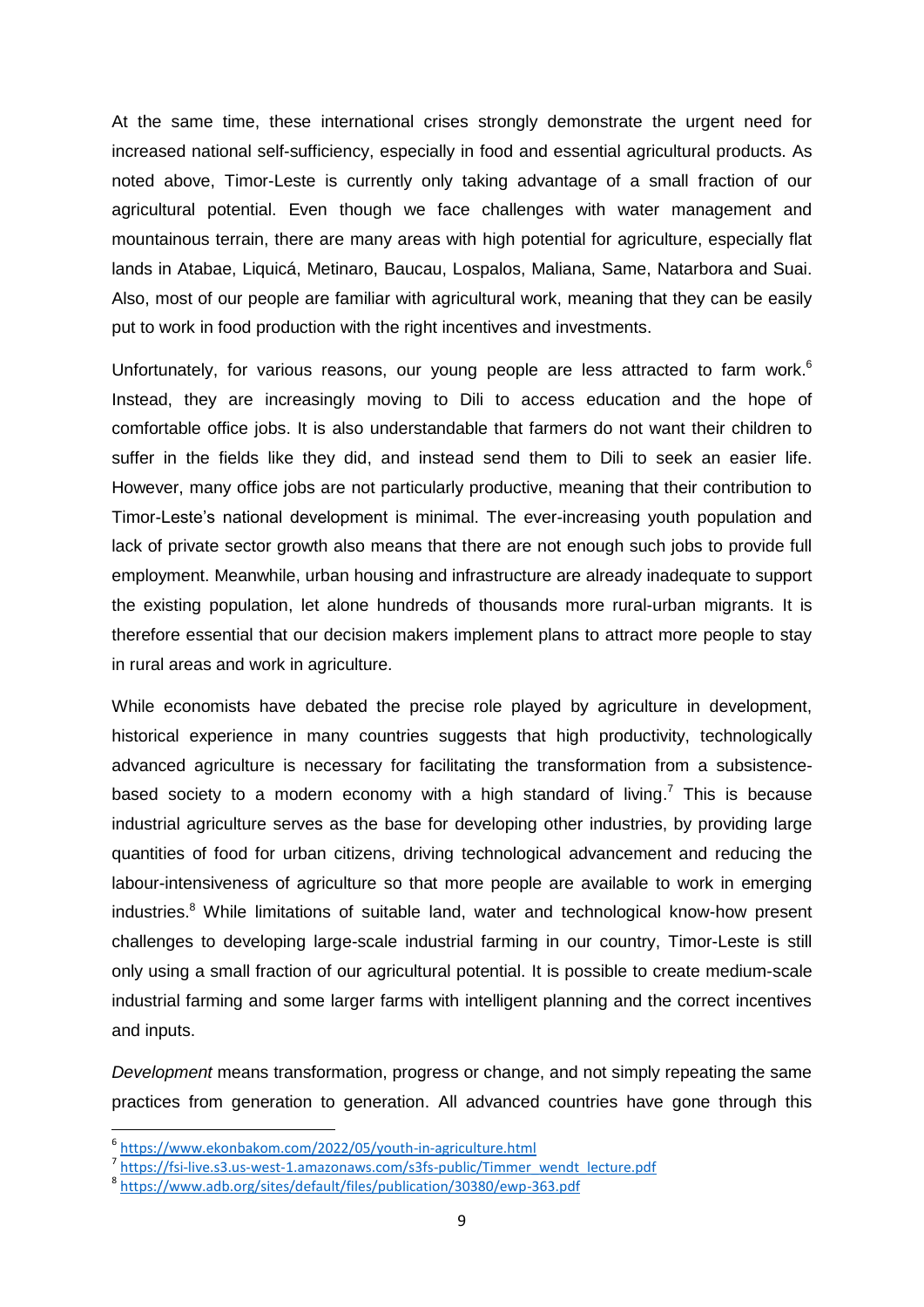process of modernisation and industrialisation. The examples of South Korea, China and Vietnam illustrate how higher standards of living for the majority can be rapidly achieved through technological advancement and industrialisation based on inherent national characteristics. At the same time, there are also many lessons to be learned from these countries related to protecting the environment and worker"s rights.

Modernisation brings many problems and contradictions, especially related to land displacement, labour and natural resource exploitation and clashes between traditional and modern socio-cultural systems. However, from FM"s perspective, the only viable way for Timor-Leste to eliminate poverty and end our unsustainable dependency on the Petroleum Fund is to modernise our agriculture sector, which will then serve as the base for developing other industries and creating an advanced economy. This is not an easy task – it requires political compromises, extensive consultation with a wide variety of stakeholders, and a strategic agricultural policy based on the understanding of structural transformation and adoption of technologies and expertise from abroad. It also entails long-term planning, which is extremely difficult in a parliamentary system and market-based economy. However, if our leaders fail to do this, we fear that Timor-Leste will not escape financial dependency and technological backwardness, which we fear will lead into economic and socio-political crisis in the future.

#### <span id="page-11-0"></span>**International cooperation is essential for Timor-Leste's security**

Timor-Leste must increase its self-sufficiency to better withstand international shocks, but our development also relies on continued cooperation with international partners, including foreign governments and international organisations. Timor-Leste's history is fundamentally tied to international solidarity and cooperation, from the activist movements which supported our independence, to the peacekeeping operations and United Nations administration which oversaw our democratic transition and the creation of our state institutions. Since our independence, we have benefited from collaboration with dozens of countries and organisations in the areas of diplomacy, trade, security cooperation, infrastructure, economic development and culture.

Fundasaun Mahein is pleased to see that our new President, Dr Horta, plans to continue Timor-Leste"s non-aligned approach to international cooperation, including by welcoming continued support from Australia, New Zealand, Japan, South Korea, China and other partners across a range of areas. We see that US involvement in projects such as renovating Baucau airport, repurposing Dili port and supporting education and sanitation through the Millennium Challenge Corporation can bring benefits to our country and people. World Bank and ADB plans for modernising Dili's water supply will improve many people's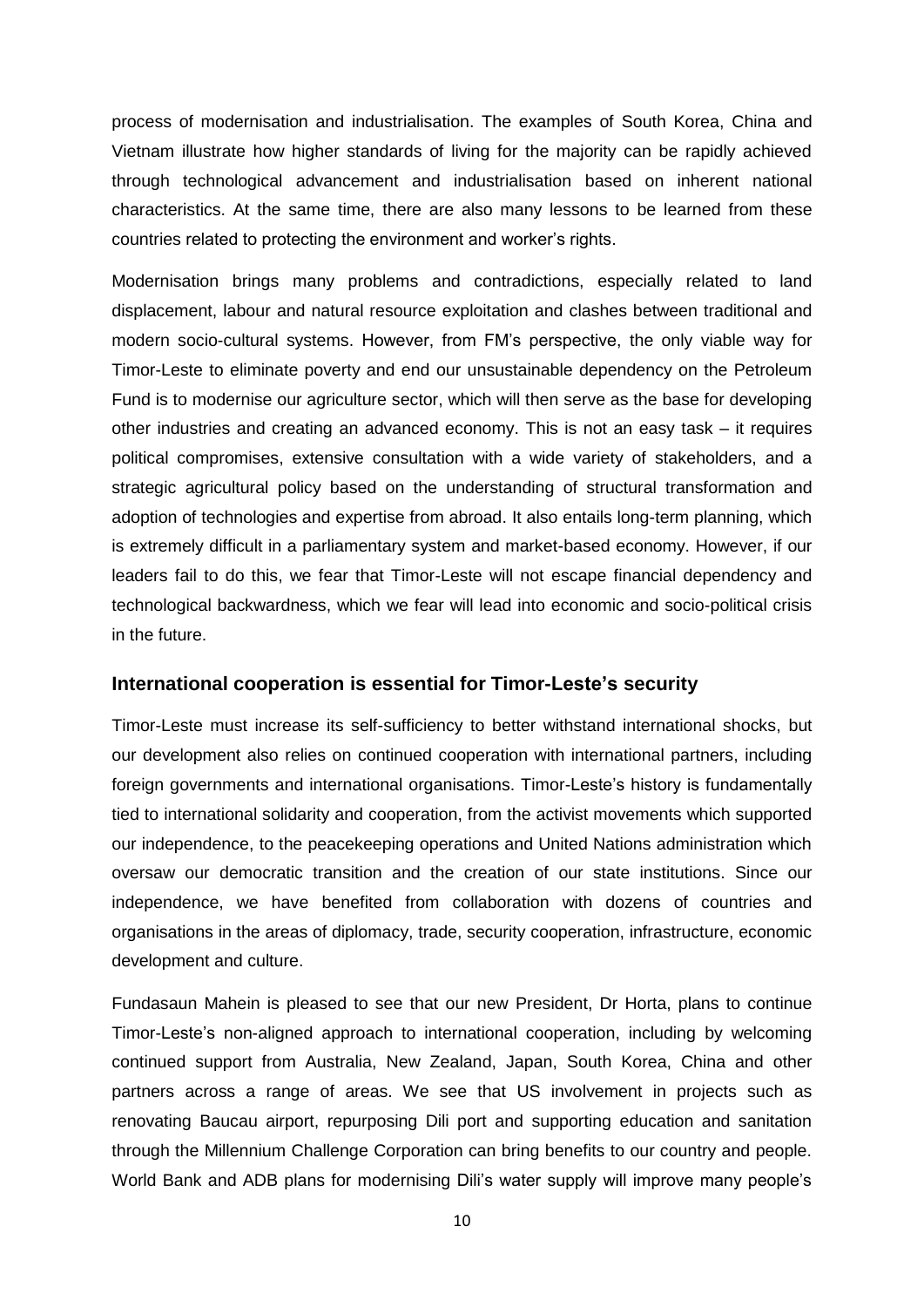lives. Likewise, Chinese state support for infrastructure has been extremely beneficial, and the "One Belt One Road" initiative aimed at expanding regional connectivity through major infrastructure investment represents a unique opportunity for Timor-Leste to improve our infrastructure, which is essential for our future development.

FM recognises that Timor-Leste is a small country in a region where much larger powers compete to advance their strategic military, political and economic goals, and that this influences the political and economic choices available to our leaders. Several times in the past, Timorese people have become the victims of imperial rivalries and geopolitical deals made among bigger neighbours. Our strategic location and heightened competition between rival blocs suggest that international interest in our country is likely to continue over the coming years. While these interests bring many risks to small countries such as ours, especially if bigger countries attempt to force us to "take sides" in the emerging contest, if we continue with our careful and intelligent foreign policies which allow for mutual benefit while maintaining neutrality, Timor-Leste can benefit from our foreign partners' interest in supporting the development of our economy, security sector and state institutions.

#### <span id="page-12-0"></span>**Conclusion**

To conclude, while Fundasaun Mahein remains optimistic about Timor-Leste"s future, we see that there are several serious challenges which our leaders must overcome before we can fully realise the promise of independence. Resolving the long-term, structural problems of malnutrition, education, health, sanitation, transport infrastructure, economic development and state capacity requires cooperation between leaders and integrated planning based on actual constraints and possibilities. We also see that economic development – specifically, industrialisation of agriculture and development of the manufacturing and services sectors – is fundamental to achieving all additional goals. If our people remain poor and our industries and services do not increase in productivity and value, we can never achieve financial sustainability and escape dependency on limited petroleum wealth and international support for technical issues. If we fail to diversify economically and raise our people's living standards, financial and social crisis will inevitably follow, which will destroy the dream of independence and the legacy of the historic resistance leaders.

From FM"s perspective, the only way to achieve this economic vision is to transform the agricultural sector from low productivity, manual systems, to advanced technological ones. Relying on regional integration and the "globalisation" model of development will not work, as Timor-Leste lacks competitive advantages which can allow us to benefit from increased trade without first building our own industrial capacity. If we fail to develop agricultural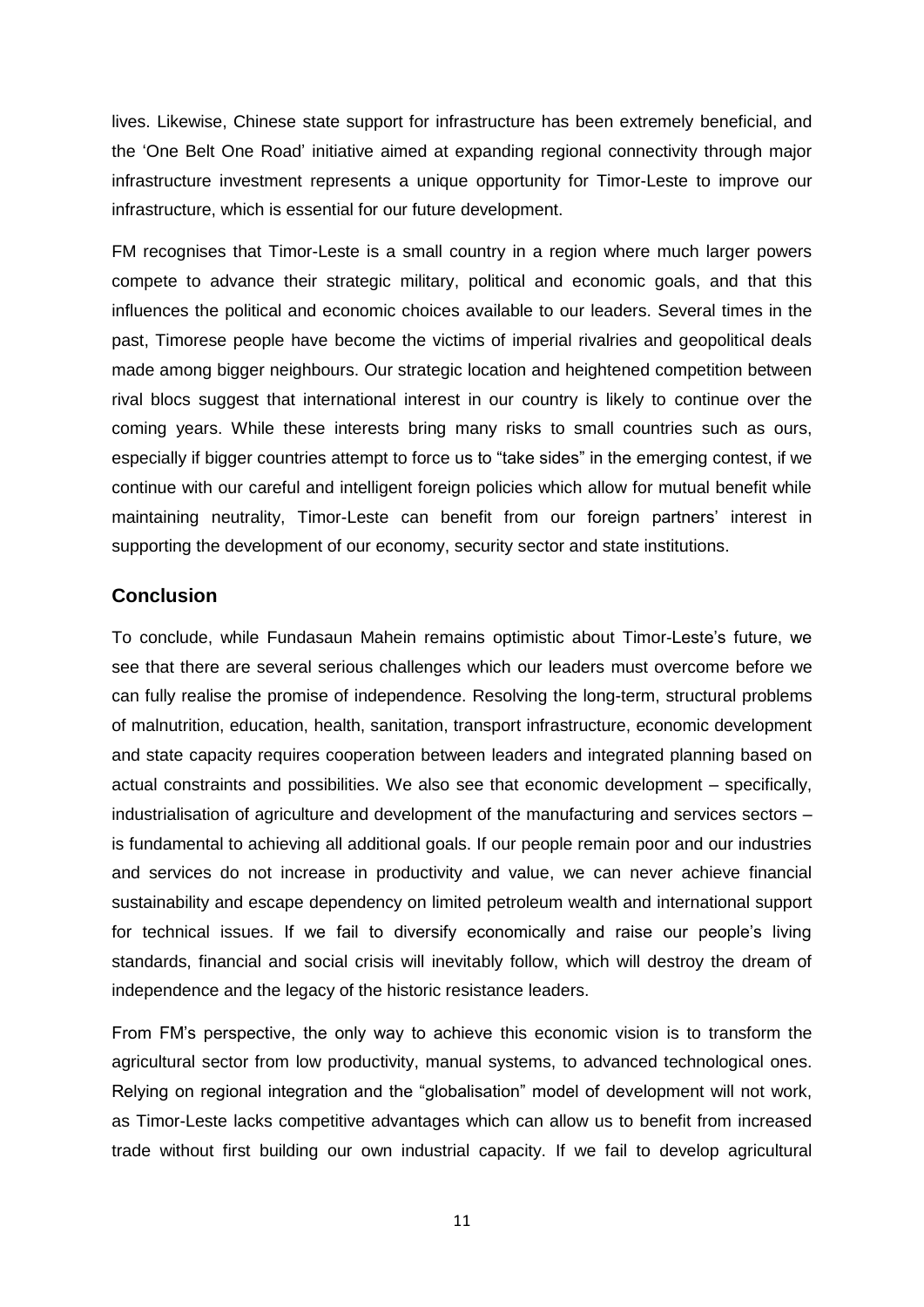productivity, we will continue to rely on importing large quantities of food, which will drain our foreign reserves while limiting technological development.

Therefore, we need a comprehensive, integrated plan for the structural transformation of our economy, including the development of agriculture and other industries and services. This must be developed in consultation with stakeholders representing labour and industry, as well as technical experts and international advisors. The plan must realistically account for Timor-Leste"s natural resources, physical and non-physical constraints and socio-cultural specificities, and aim to modernise our society and economy while preserving key aspects of our cultural heritage and protecting labour rights and the natural environment. This plan must also include a comprehensive education reform program, including targets for improving maternal and child nutrition, school access and facilities, teacher quality and higher education curricula. A strong emphasis on mathematics, literacy, engineering, science and languages will prepare our young people for participating in a modern, productive economy.

Such a development plan will increase our self-sufficiency, prosperity and sovereignty, but international cooperation will also continue to be crucial for securing our developmental aims and national prosperity and security. All successful industrial development has relied on foreign technologies and expertise to some extent, which our international partners can provide. Continued diplomatic relations with regional and global partners, involvement in international initiatives, and security and defence cooperation are therefore essential for ensuring our national security and maintaining friendly relations with a wide variety of international partners. In this way, Timor-Leste can continue to reap the benefits of these partnerships while avoiding taking sides in international competition. By taking these steps, our historic leaders will secure our people"s prosperity, and cement their legacy long into the future.

We sincerely hope you will consider our analysis and recommendations. Thank you for your attention.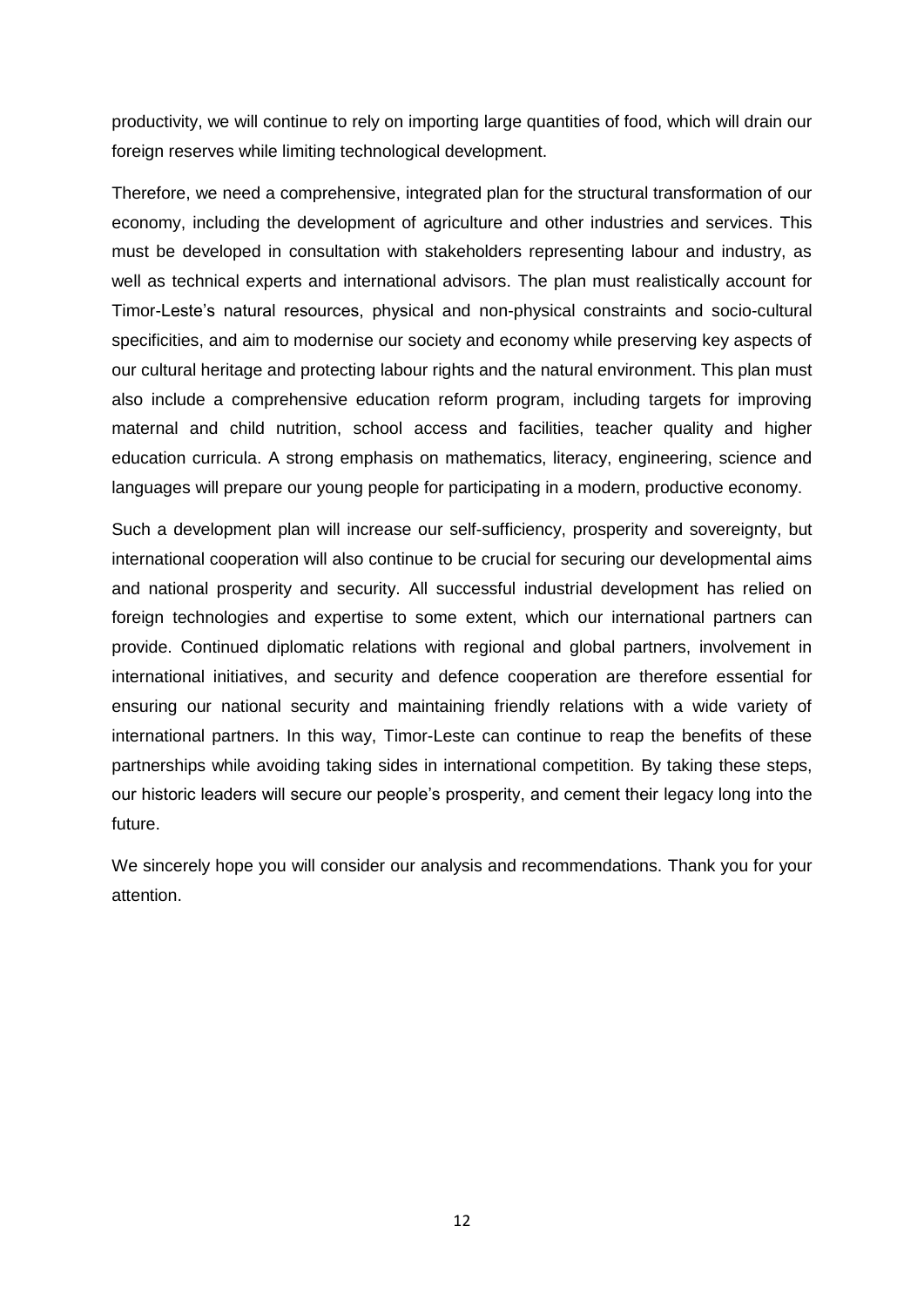#### <span id="page-14-0"></span>**Bibliography**

Briones, Roehlano, and Jesus Felipe. *Agriculture and Structural Transformation in Developing Asia: Review and Outlook*. ADB Economics Working Paper Series. Manila: Asian Development Bank, August 2013[. https://www.adb.org/sites/default/files/publication/30380/ewp-363.pdf.](https://www.adb.org/sites/default/files/publication/30380/ewp-363.pdf)

Dhar, Biswajit. "Is Increase in Non-Dollar Trade a Death Knell for Globalisation?" *Money Control*. Last modified April 5, 2022. [https://www.moneycontrol.com/news/opinion/is-increase-in-non-dollar](https://www.moneycontrol.com/news/opinion/is-increase-in-non-dollar-trade-a-death-knell-for-globalisation-8318831.html)[trade-a-death-knell-for-globalisation-8318831.html.](https://www.moneycontrol.com/news/opinion/is-increase-in-non-dollar-trade-a-death-knell-for-globalisation-8318831.html)

Fundasaun Mahein. "Generational Politics, Political Egoism and Timor-Leste's Future," February 18, 2022[. https://www.fundasaunmahein.org/2022/02/18/generational-politics-political-egoism-and](https://www.fundasaunmahein.org/2022/02/18/generational-politics-political-egoism-and-timor-lestes-future/)[timor-lestes-future/.](https://www.fundasaunmahein.org/2022/02/18/generational-politics-political-egoism-and-timor-lestes-future/)

Fundasaun Mahein. "Politicization of Public Administration Threatens Development and Security," September 16, 2021. [https://www.fundasaunmahein.org/2021/09/16/politicization-of-public](https://www.fundasaunmahein.org/2021/09/16/politicization-of-public-administration-threatens-development-and-security/)[administration-threatens-development-and-security/.](https://www.fundasaunmahein.org/2021/09/16/politicization-of-public-administration-threatens-development-and-security/)

Inder, Brett. "Youth in Agriculture." *Ekonomia Ba Komunidade*, May 2022. [https://www.ekonbakom.com/2022/05/youth-in-agriculture.html.](https://www.ekonbakom.com/2022/05/youth-in-agriculture.html)

Said, Summer, and Stephen Kalin. "Saudi Arabia Considers Accepting Yuan Instead of Dollars for Chinese Oil Sales - WSJ." *Wall Street Journal*. New York, March 15, 2022.

[https://www.wsj.com/articles/saudi-arabia-considers-accepting-yuan-instead-of-dollars-for-chinese](https://www.wsj.com/articles/saudi-arabia-considers-accepting-yuan-instead-of-dollars-for-chinese-oil-sales-11647351541)[oil-sales-11647351541.](https://www.wsj.com/articles/saudi-arabia-considers-accepting-yuan-instead-of-dollars-for-chinese-oil-sales-11647351541)

Tan, Huileng. "China and Russia Are Working on Homegrown Alternatives to the SWIFT Payment System. Here's What They Would Mean for the US Dollar." *Business Insider Africa*. Last modified April 29, 2022[. https://africa.businessinsider.com/politics/china-and-russia-are-working-on](https://africa.businessinsider.com/politics/china-and-russia-are-working-on-homegrown-alternatives-to-the-swift-payment-system/gezpemk)[homegrown-alternatives-to-the-swift-payment-system/gezpemk.](https://africa.businessinsider.com/politics/china-and-russia-are-working-on-homegrown-alternatives-to-the-swift-payment-system/gezpemk)

Tan, Kee Wee. "Inflation and The Dying Dollar," Singapore, April 5, 2022. [https://www.youtube.com/watch?v=8m-lk5bH-ns.](https://www.youtube.com/watch?v=8m-lk5bH-ns)

Timmer, C. Peter. "The Structural Transformation and the Changing Role of Agriculture in Economic Development: Empirics and Implications" Presented at the Wendt Lecture, American Enterprise Institute, Washington, D.C., October 30, 2007[. https://fsi-live.s3.us-west-1.amazonaws.com/s3fs](https://fsi-live.s3.us-west-1.amazonaws.com/s3fs-public/Timmer_wendt_lecture.pdf)[public/Timmer\\_wendt\\_lecture.pdf.](https://fsi-live.s3.us-west-1.amazonaws.com/s3fs-public/Timmer_wendt_lecture.pdf)